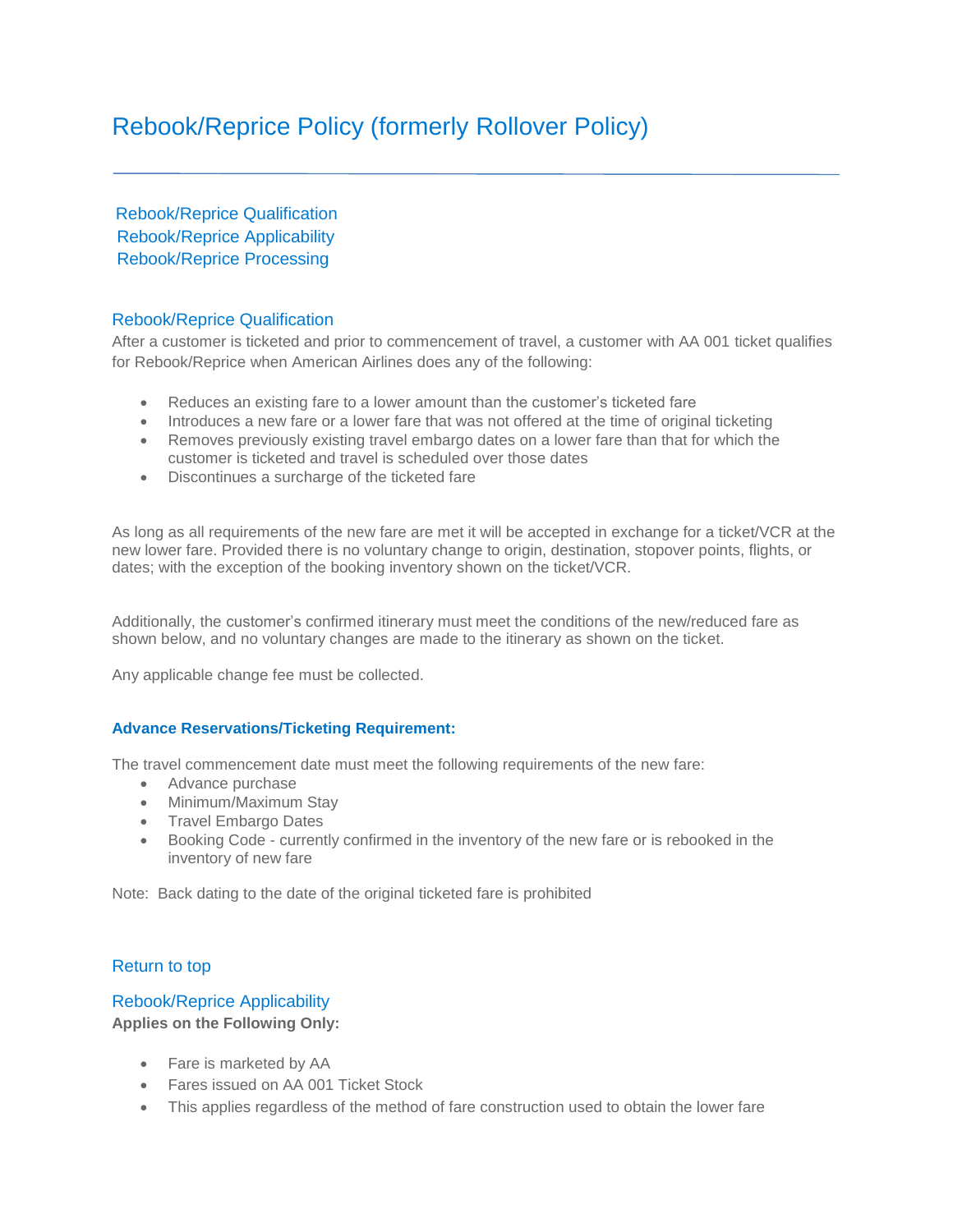# Rebook/Reprice Does Not Apply to:

- Basic Economy Short Haul (BESH)
- Contract bulk fares
- Student fares
- Consolidator fares
- Air/sea fares
- Opaque fares
- Tickets with other airlines' fares, even if the customer is on AA ticket stock (001). The customer will need to contact the other carrier directly for rollover/lower fare information.

# [Return to top](#page-0-1)

# <span id="page-1-0"></span>Rebook/Reprice Processing

Provided all the Rebook/Reprice criteria are met, the ticket/VCR may be rebooked and repriced on or before the date of departure, but no later than the last ticket date (if any) of the new fare as shown in the applicable fare quote. The applicable change fee must be collected.

# **Domestic Itineraries:**

- All markets within the 50 U.S.
- All markets between the 50 U.S. and Puerto Rico/U.S. Virgin Islands
- All markets between the 50 U.S. and Canada
- All markets between Puerto Rico/U.S. Virgin Islands and Canada

AA 001 tickets – the change fee will be deducted from the difference in the fare. Any residual value remaining may be issued in the form of a MCO.

#### **International Itineraries:**

All Caribbean destinations except Puerto Rico and U.S. Virgin Islands are considered international itineraries

#### AA 001 tickets

- Refundable fares: the difference is refunded to original form of payment
- Refundable fares with change fee: the change fee will be deducted from the difference in the fare and the difference is refunded to the original form of payment

Non-refundable fares: the applicable change fee will be deducted from the difference in the fare. For any residual value remaining, refer to [BSP Refund Application RA Residual](https://saleslink.aa.com/en-US/documents/Archives/AgencyRef/BSP_Refund_Application_RA_Residual.pdf)

#### **Documentation Requirements:**

- Endorsement box: REPRICE must be indicated
- OSI: REPRICE

# [Return to top](#page-0-1)